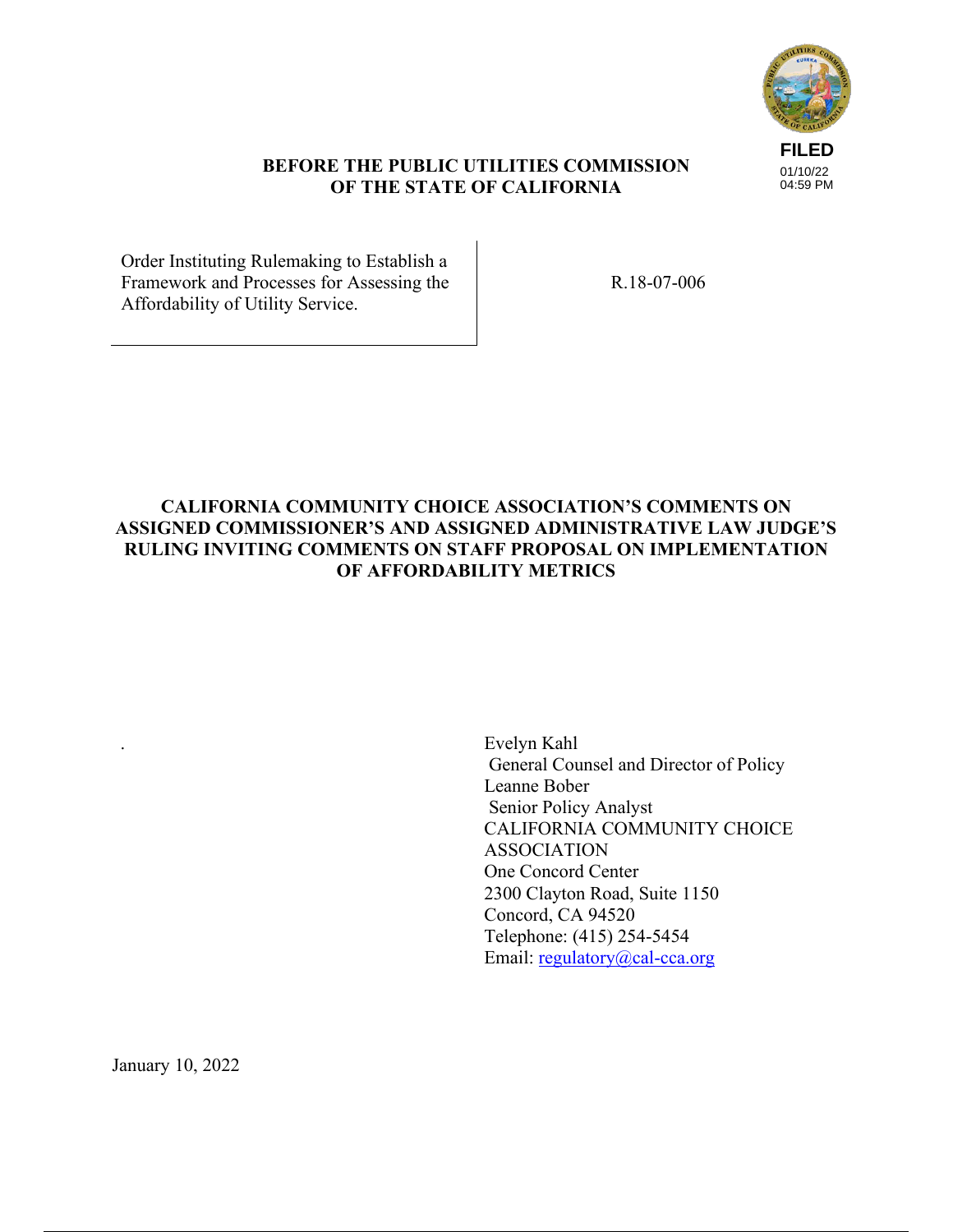# **TABLE OF CONTENTS**

| I.   |    |                  |                                                                                                                                                                                       |  |
|------|----|------------------|---------------------------------------------------------------------------------------------------------------------------------------------------------------------------------------|--|
| Π.   |    |                  |                                                                                                                                                                                       |  |
|      | A. |                  |                                                                                                                                                                                       |  |
|      |    | $\mathfrak{1}.$  | What outputs from the Affordability Ratio Calculator tool                                                                                                                             |  |
|      |    | 2.               | Are there additional ways the metrics can be used to                                                                                                                                  |  |
|      |    | $\mathfrak{Z}$ . | Are the specific components of the affordability analysis<br>recommended in section 4a of the staff proposal appropriate?                                                             |  |
|      |    | $\overline{4}$ . | Are there additional components that should be added, or                                                                                                                              |  |
|      |    | 5.               | How and when should updates to the metrics be produced<br>during (e.g., Motion to Adopt Settlement Agreement) and at the<br>conclusion of the proceeding (e.g., Proposed Decision)? 7 |  |
|      |    | 6.               | What other affordability analysis use cases, if any, are                                                                                                                              |  |
| III. |    |                  |                                                                                                                                                                                       |  |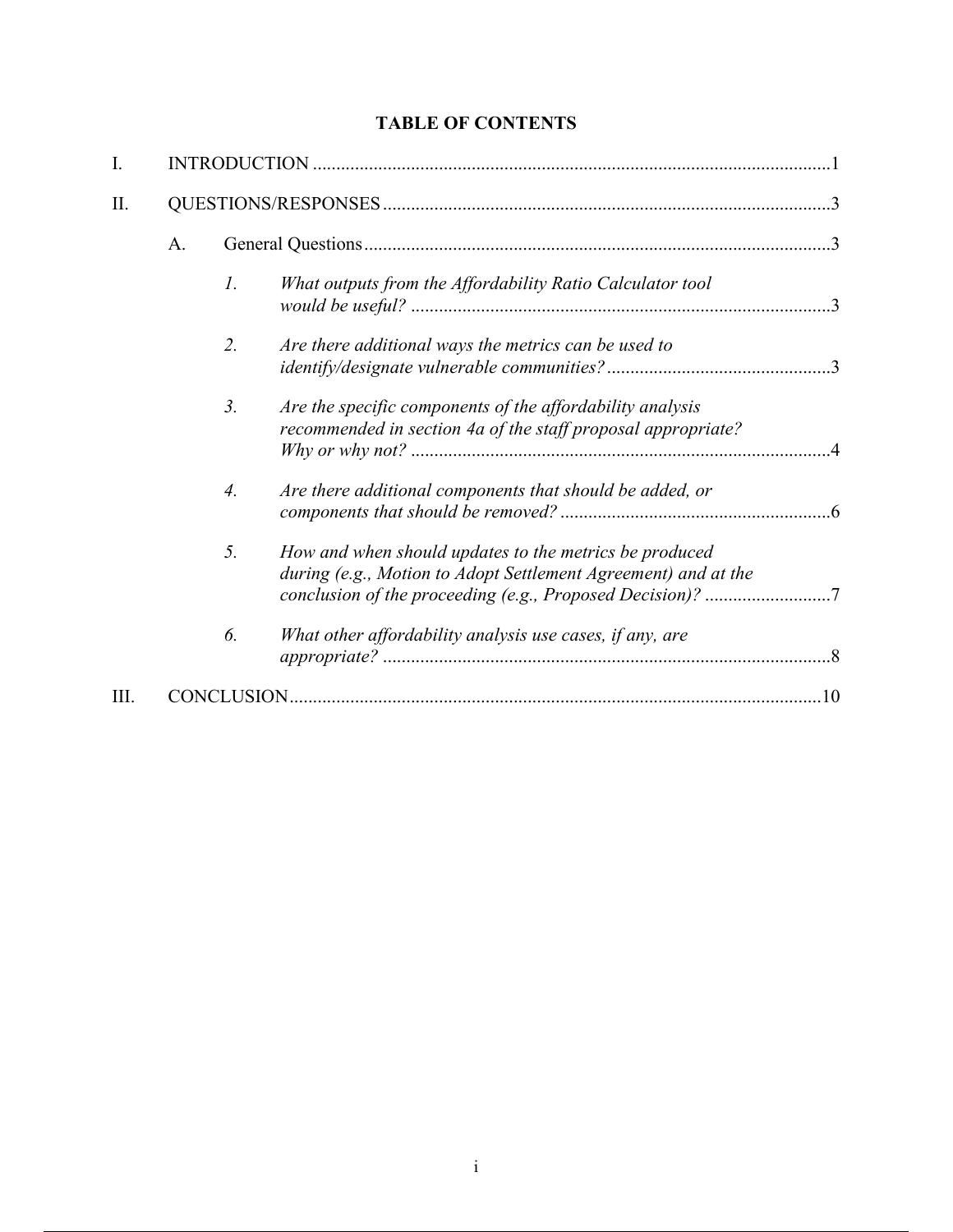# **TABLE OF AUTHORITIES**

# Page

## **California Public Utilities Commission T**

| <b>California Public Utilities Commission Decisions</b> |  |  |  |  |
|---------------------------------------------------------|--|--|--|--|
|                                                         |  |  |  |  |
|                                                         |  |  |  |  |
|                                                         |  |  |  |  |
|                                                         |  |  |  |  |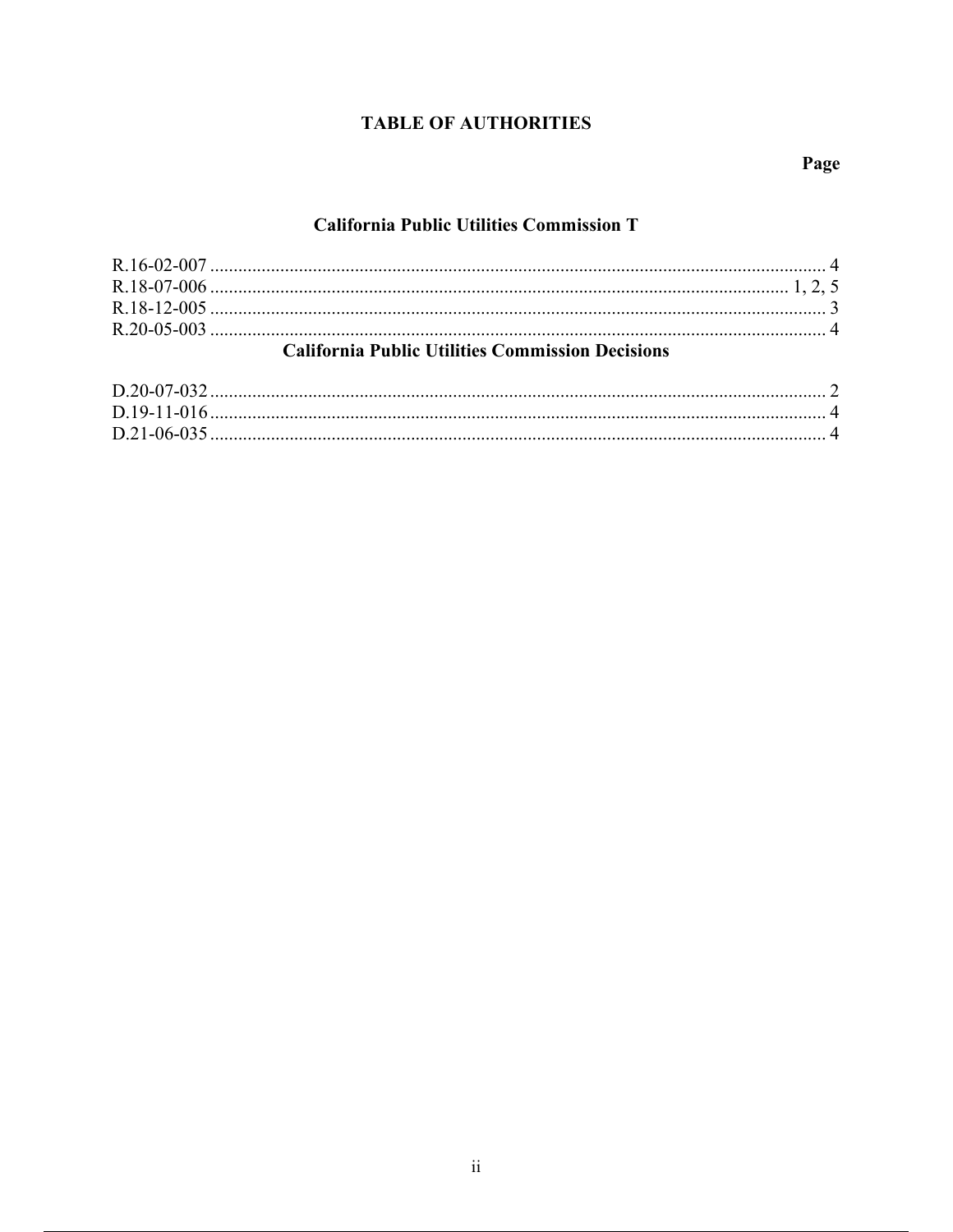## **SUMMARY OF RECOMMENDATIONS**

- The essential usage for medical baseline customers should be incorporated into the Affordability Ratio Calculator tool;
- The California Public Utilities Commission (Commission) should not use the affordability metrics as the only method with which to designate vulnerable communities;
- An affordability analysis should be required not only in proceedings involving revenue requirement increases (such as rate-setting proceedings), but should also be performed any time the Commission proposes to order procurement or modify rules that could increase compliance costs;
- The Staff Proposal's recommendation to allow the Commission to share, prior to its public release, a proposed decision (PD) with investor-owned utility (IOU) staff in order to obtain affordability analysis from such staff is inappropriate, creates a conflict of interest, and should be removed;
- The Commission should require the affordability metrics to be updated through rulings before a PD is issued to obtain the greatest benefit and potential modifications as a result of the affordability analysis; and
- The Commission should include a cover page in Voting Meeting agendas with a table summarizing the impact each individual agenda item has on each of the three affordability metrics to ensure public availability of and accessibility to the cost implications of Commission actions.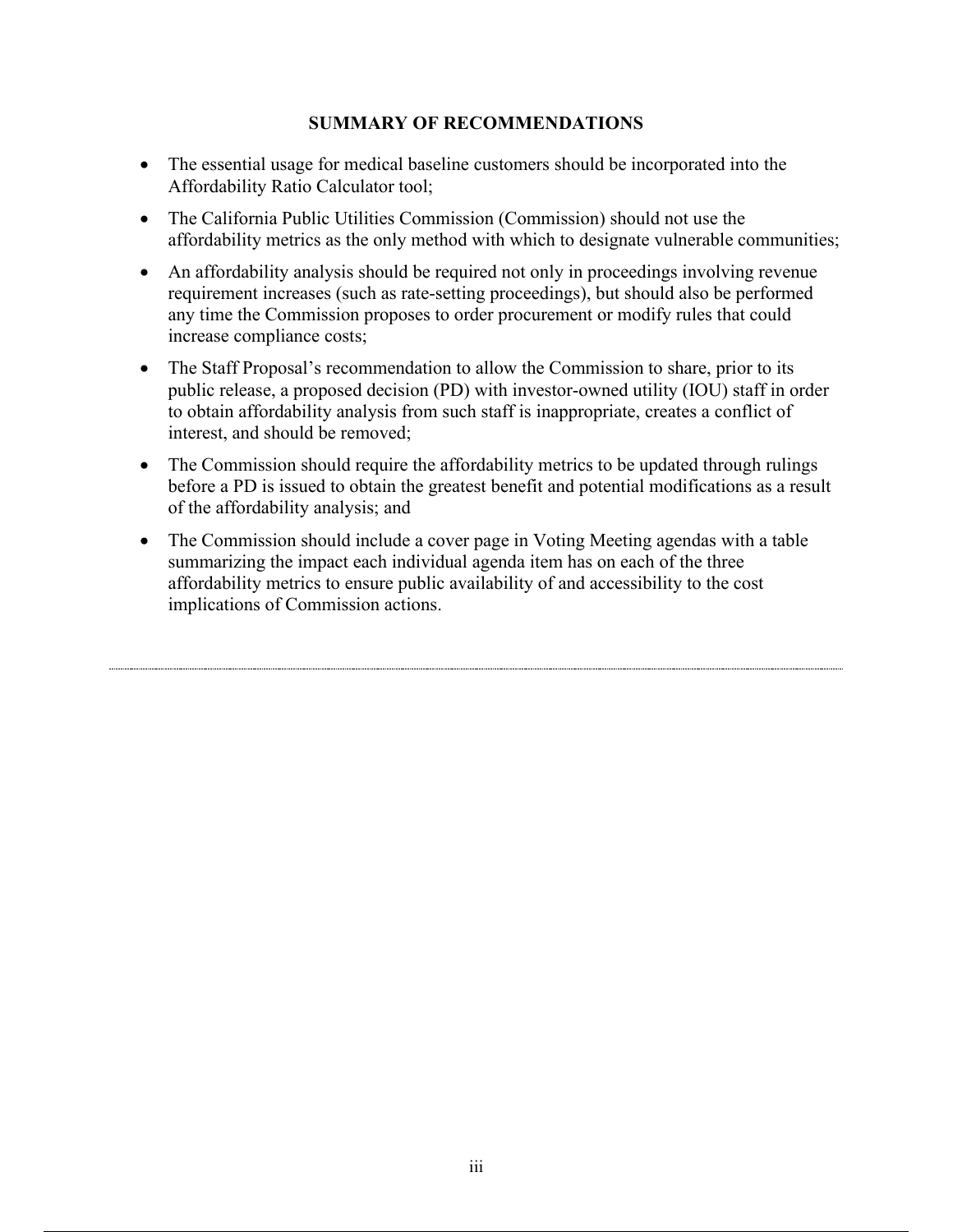## **BEFORE THE PUBLIC UTILITIES COMMISSION OF THE STATE OF CALIFORNIA**

Order Instituting Rulemaking to Establish a Framework and Processes for Assessing the Affordability of Utility Service.

R.18-07-006

## **CALIFORNIA COMMUNITY CHOICE ASSOCIATION'S COMMENTS ON ASSIGNED COMMISSIONER'S AND ASSIGNED ADMINISTRATIVE LAW JUDGE'S RULING INVITING COMMENTS ON STAFF PROPOSAL ON IMPLEMENTATION OF AFFORDABILITY METRICS**

The California Community Choice Association<sup>1</sup> (CalCCA) submits these Comments in

response to the *Assigned Commissioner's and Assigned Administrative Law Judge's Ruling* 

*Inviting Comments on Staff Proposal on Implementation of Affordability Metrics (Ruling), issued* 

on November 5, 2021, and *E-Mail Ruling Granting Motion of California Water Association for* 

*Extension of Time for Comments on Staff Proposal (Email Ruling)*, issued on November 24,

2021.

## **I. INTRODUCTION**

Utility rate affordability is a matter of strong interest in the communities our member CCAs represent and is one of the three founding pillars of community choice in California. The

Affordability Metrics Implementation Staff Proposal (Staff Proposal) provides constructive

<sup>1</sup> California Community Choice Association represents the interests of 22 community choice electricity providers in California: Apple Valley Choice Energy, Central Coast Community Energy, Clean Energy Alliance, Clean Power Alliance, CleanPowerSF, Desert Community Energy, East Bay Community Energy, Lancaster Choice Energy, Marin Clean Energy, Peninsula Clean Energy, Pico Rivera Innovative Municipal Energy, Pioneer Community Energy, Pomona Choice Energy, Rancho Mirage Energy Authority, Redwood Coast Energy Authority, San Diego Community Power, San Jacinto Power, San José Clean Energy, Santa Barbara Clean Energy, Silicon Valley Clean Energy, Sonoma Clean Power, and Valley Clean Energy.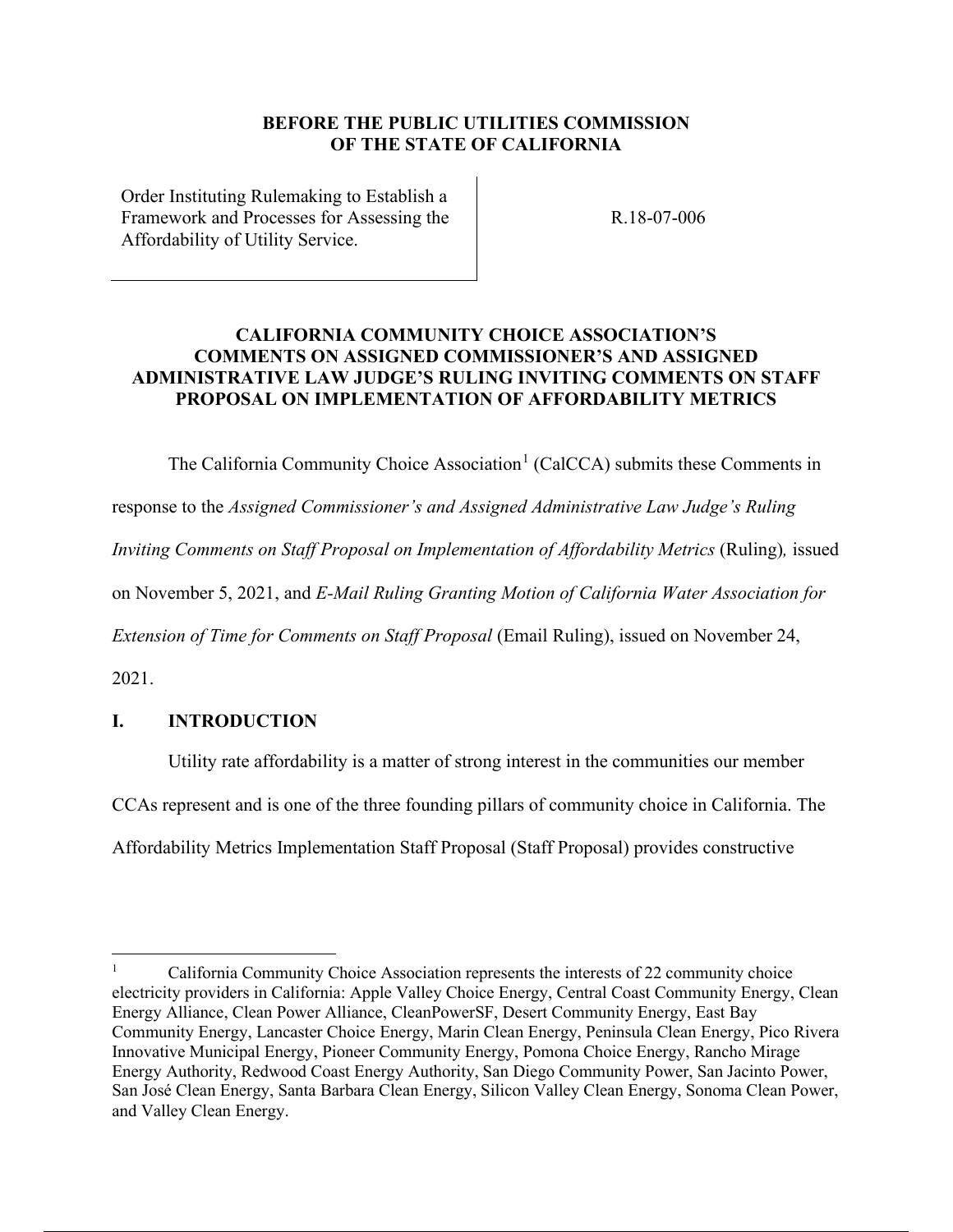proposals to forecast and interpret the value of the metrics established in Decision (D.) 20-07-032.<sup>2</sup> The Staff Proposal also considers how the metrics can be applied to Commission decisionmaking.<sup>3</sup> In response to the questions posed in the Ruling,<sup>4</sup> CalCCA recommends the following modifications to the Staff Proposal to enhance the methodologies for assessing the impact of Commission actions on affordability:

- The essential usage for medical baseline customers should be incorporated into the Affordability Ratio Calculator tool;
- The Commission should not use the affordability metrics as the only method with which to designate vulnerable communities;
- An affordability analysis should be required not only in proceedings involving revenue requirement increases (such as rate-setting proceedings), but should also be performed any time the Commission proposes to order procurement or modify rules that could increase compliance costs;
- The Staff Proposal's recommendation to allow the Commission to share, prior to its public release, a PD with IOU staff in order to obtain affordability analysis from such staff is inappropriate, creates a conflict of interest, and should be removed;
- The Commission should require the affordability metrics to be updated through rulings before a PD is issued to obtain the greatest benefit and potential modifications as a result of the affordability analysis; and
- The Commission should include a cover page in Voting Meeting agendas with a table summarizing the impact each individual agenda item has on each of the three affordability metrics to ensure public availability of and accessibility to the cost implications of Commission actions.

 $\overline{2}$  *See* Staff Proposal at 10-25; D.20-07-032, Decision Adopting Metrics and Methodologies for Assessing the Relative Affordability of Utility Service, R.18-07-006 (July 16, 2020) (Phase I Decision).

<sup>3</sup> Staff Proposal at 26-37.

<sup>4</sup> As CCAs only provide electric energy, CalCCA's responses to questions in the Ruling are limited to Questions 1-6 (General questions, and questions related to energy). CalCCA provides no responses to the Ruling's questions regarding water or communications.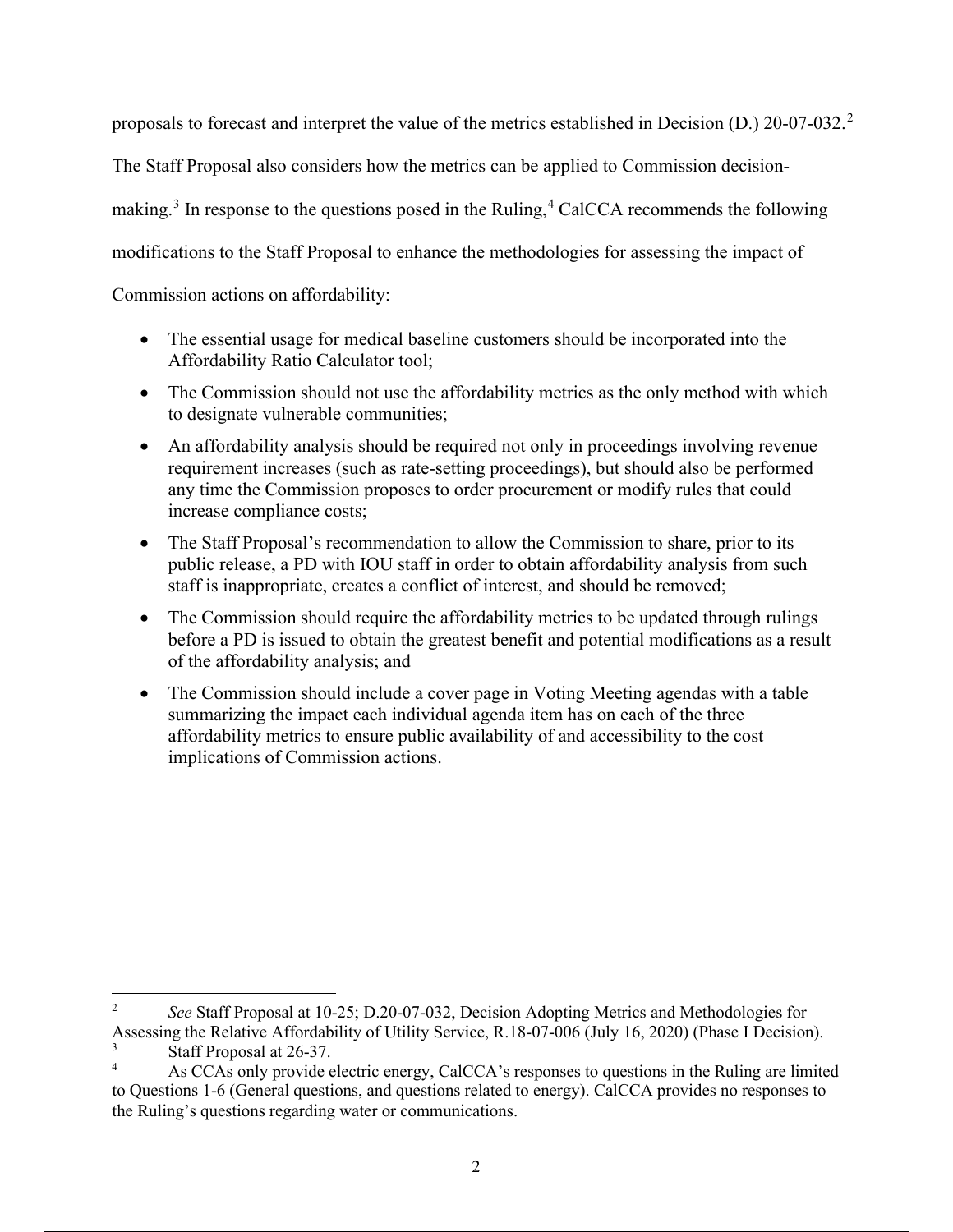#### **II. QUESTIONS/RESPONSES**

#### **A. General Questions**

#### *1. What outputs from the Affordability Ratio Calculator tool would be useful?*

The essential usage bill forecast as part of the Affordability Ratio Calculator (Calculator) tool should incorporate the rates and bills of medical baseline residential customers. As proposed, the Calculator tool does not currently take inputs or produce outputs concerning medical baseline customers. As a result, the affordability impact of a proposed revenue requirement increase would currently not be determined for medical baseline customers. The Commission should modify both the inputs and outputs of the Calculator tool in the following manner: 1) a medical baseline essential usage should be added as an input; and 2) an Affordability Ratio should be calculated for medical baseline customers as an output.

#### *2. Are there additional ways the metrics can be used to identify/designate vulnerable communities?*

The affordability metrics should not be the only or primary method the Commission uses to identify or designate vulnerable communities. The Commission has defined vulnerable communities in a number of proceedings that impact low-income individuals, disadvantaged communities, and access/functional needs individuals. For the purposes of the Affordability proceeding, however, CalCCA encourages the Commission to consider the impacts on affordability for "persons reliant on electricity to maintain necessary life functions including durable medical equipment and assistive technology" as defined in the Rulemaking to Examine Electric Utility De-Energization of Power Lines in Dangerous Conditions (R.18-12-005). These individuals are reliant upon electricity for basic health and safety which public safety power shutoffs threaten physically, but they are also extremely sensitive to electricity costs because they do not have the option to reduce their electricity usage as a means to lower their bills.

3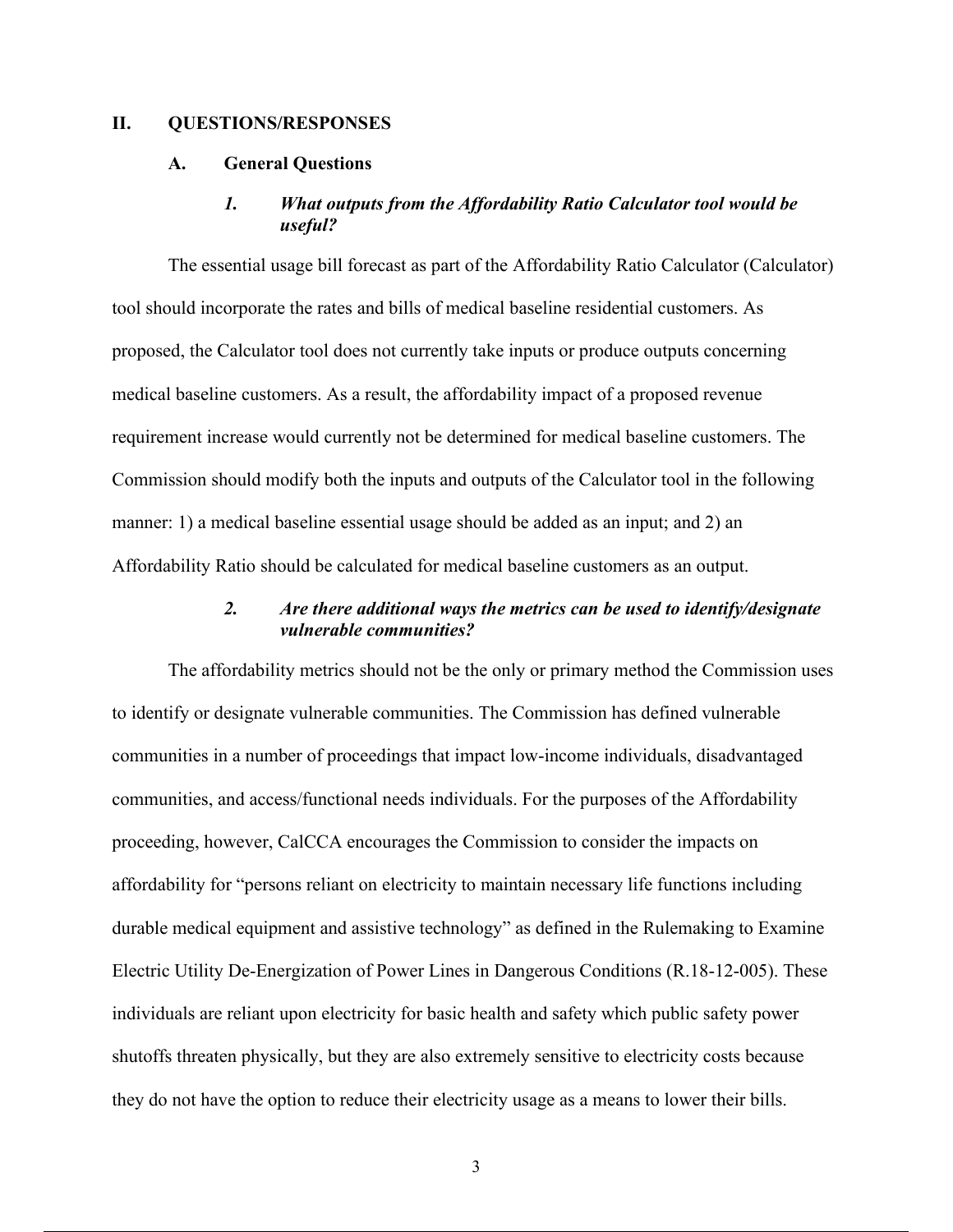Essential usage for these types of customers should be an input into the Commission's affordability measurements.

### *3. Are the specific components of the affordability analysis recommended in section 4a of the staff proposal appropriate? Why or why not?*

Section 4a of the Staff Proposal considers three "use cases" for affordability metrics in Commission decision-making.<sup>5</sup> Use Case #1 proposes to use affordability metrics to inform decisions on revenue requirement proposals. While the general concept for this use case is appropriate (*i.e*., assessing affordability when revenue requirements are to increase), Use Case #1 should be modified to allow the Commission to evaluate affordability *before* costs are incurred. As currently written, Use Case #1 only requires the affordability metrics analysis to occur in General Rate Cases (GRCs) and Energy Resource Recovery Accounts (ERRAs), or revenue requirement requests in other rate-setting applications that increase revenue requirements more than one percent. By the time approval of a revenue requirement is being requested in revenue requirement setting proceedings, the approval for the general cost to be incurred has already been issued elsewhere. At that point, the options to address costs concerns are more limited than if the affordability concerns had been addressed before the costs are to be incurred.

Furthermore, rate-setting applications are not the only place where actions are taken by the Commission that affect revenue requirements. For example, in the Integrated Resource Planning (IRP) proceeding, the Commission recently ordered 14,800 megawatts (MW) of procurement, which must come online on expedited timelines, without ever considering the impact of such orders on affordability.<sup>6</sup> The actual transactions for IOUs, which incur the costs,

<sup>5</sup> Staff Proposal at 26-32.

<sup>6</sup> *See* D.19-11-016, *Decision Requiring Electric System Reliability Procurement for 2021-2023,* R.16-02-007 (Nov. 7, 2019); D.21-06-035, *Decision Requirement Procurement to Address Mid-Term Reliability (2023-2026),* R.20-05-003 (June 24, 2021).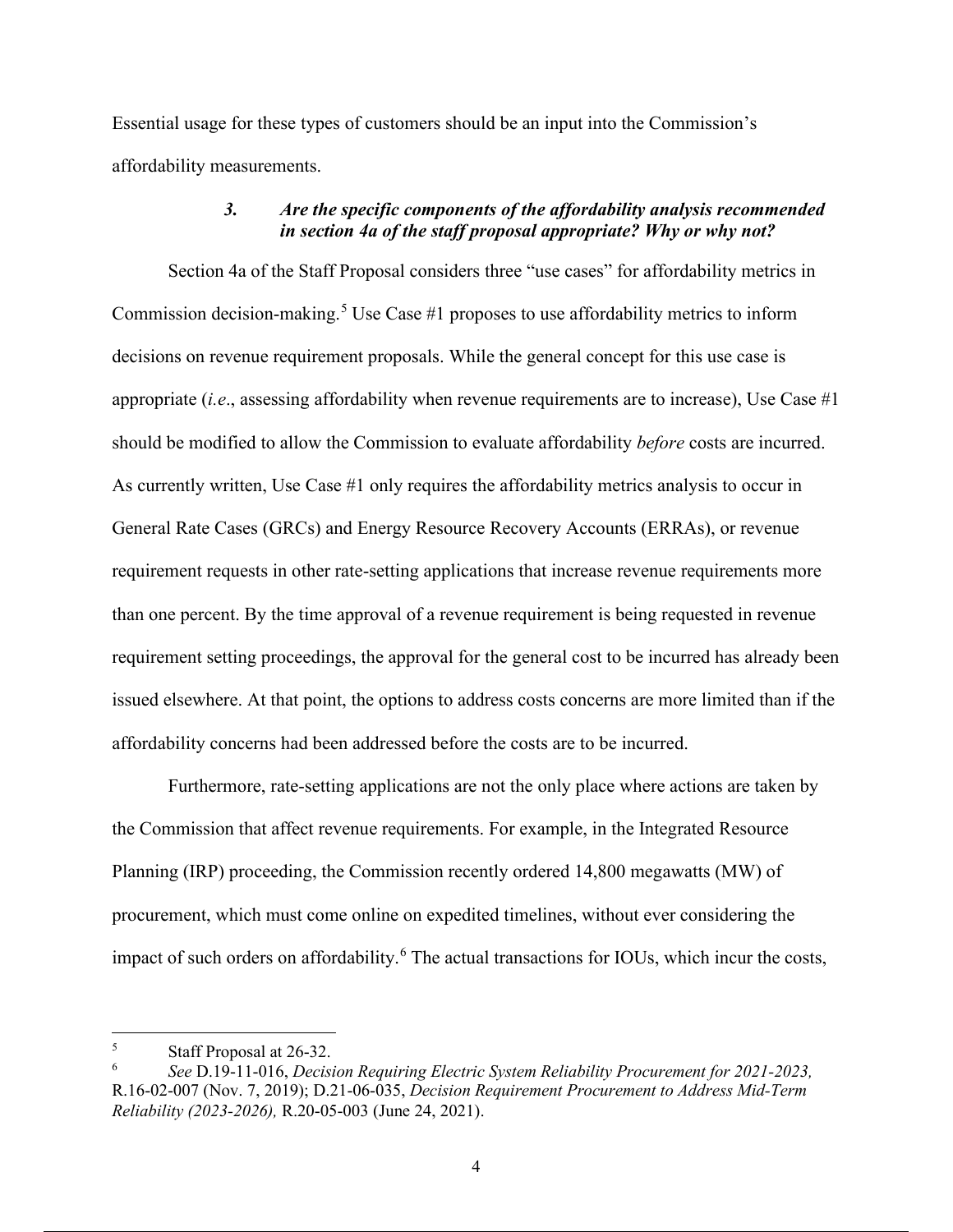are approved in Advice Letters,<sup>7</sup> and the forecast of future costs to meet the procurement orders are forecasted in the ERRA Forecast proceedings. In this example, such a large procurement order should have triggered an affordability analysis, yet under Use Case #1, no such analysis would be conducted. Therefore, in addition to rate-setting applications, an affordability analysis should be required any time the Commission proposes to order procurement or modify rules that would foreseeably increase compliance costs by more than one percent.

Additionally, the Staff Proposal only specifies the GRC and ERRA Forecast proceedings and periodic approvals of program budget proposals "for public policy-related revenue requirements" as places where decisions that affect revenue requirements are made.<sup>8</sup> This section of the Staff Proposal should be modified because it obscures the fact that GRC costs for the three IOUs make up less than half the total system revenue requirement for the year, as recognized in the OIR in this proceeding.<sup>9</sup> Revenue requirements are affected by decisions adopted in dozens of proceedings that have a material impact on the total revenue requirement implemented into rates every year through the Annual Electric True-up advice letter process. The Cost of Capital, Diablo Canyon Nuclear Power Plant retirement, Wildfire Mitigation, Catastrophic Event Memorandum Account, Demand Response, IRP, Energy Efficiency, Extreme Weather, and Transportation Electrification proceedings, to name only a few, all have adopted and continue to adopt orders that affect revenue requirements. The Annual Electric True-up advice letter process

<sup>7</sup> *See, e.g.*, PG&E Advice Letters 5826-E and 6033-E.

<sup>8</sup> Staff Proposal at 26.

<sup>9</sup> *Order Instituting Rulemaking to Develop Methods to Assess the Affordability Impacts of Utility Rate Requests and Commission Proceedings*, R.18-07-006 (July 12, 2018) at 6 (stating that in 2017, "GRC-authorized revenue requirement for each of the three largest electric investor-owned utilities made up less than half of the total system revenue requirement for the year" (citing the CPUC's April 2018 "California Electric and Gas Utility Cost Annual Report" to the Governor and Legislature (PU Code 913). "Significant other revenues were collected as part of [ERRA] proceedings, transmission rate cases at the Federal Energy Regulatory Commission, as well as other California Public Utilities Commission (CPUC) program costs").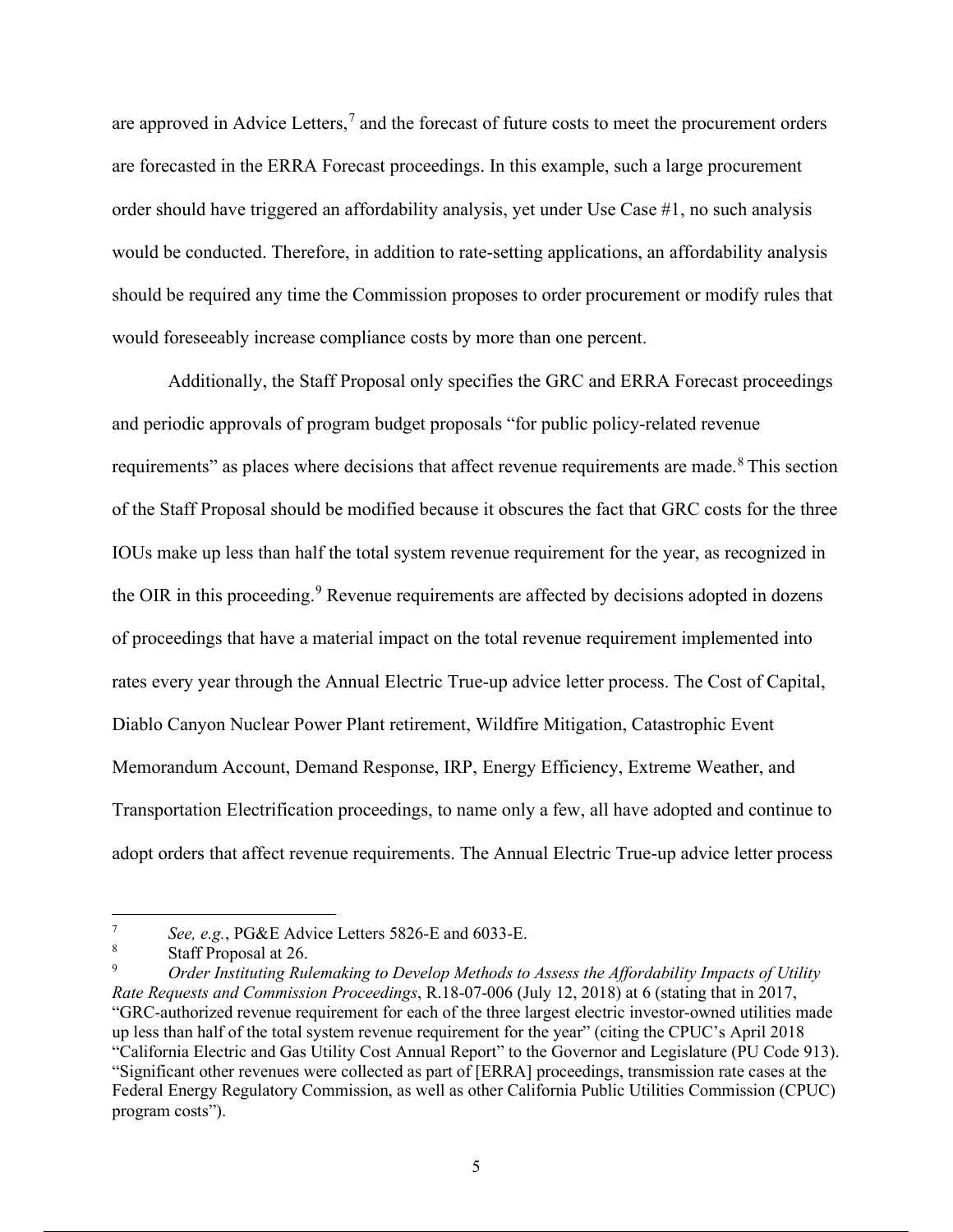best illustrates the universe and scope of revenue requirements being implemented into rates on an annual basis. For example, in PG&E's Advice Letter 6408-E, Annual Electric True-Up Submittal – Change to PG&E's Electric Rates on January 1, 2022, sixty-seven (67) different revenue requirements approved in various decisions and advice letters were consolidated into one annual rate change. $10$ 

With regard to Use Case# 2, addressing the use of the affordability metrics to inform program design and customer targeting through more specific segmentation, CalCCA has no comment at this time but reserves the right to respond in reply.

Finally, CalCCA is supportive of Use Case #3 which introduces the application of the affordability metrics to proposals made in Phase 3 of this proceeding, regarding mitigating future rate increases.

### *4. Are there additional components that should be added, or components that should be removed?*

The recommendation in the Staff Proposal allowing portions of PDs to be shared with IOU staff before the PD is publicly issued should be removed. The Staff Proposal states that the "CPUC may establish procedures for advance release of portions of the [PD] to a limited number of IOU technical staff for model runs or to perform operations necessary to produce new [affordability] numbers."<sup>11</sup> This proposal is inappropriate, as there is an inherent conflict of interest. The IOUs would be calculating the affordability metrics, while also requesting increases to their revenue requirements, all while ultimately being governed by shareholder primacy. IOUs are not neutral parties and should therefore not be granted early access to PDs.

<sup>&</sup>lt;sup>10</sup> *See* PG&E Advice Letter 6408-E at 5-6.

Staff Proposal at 32.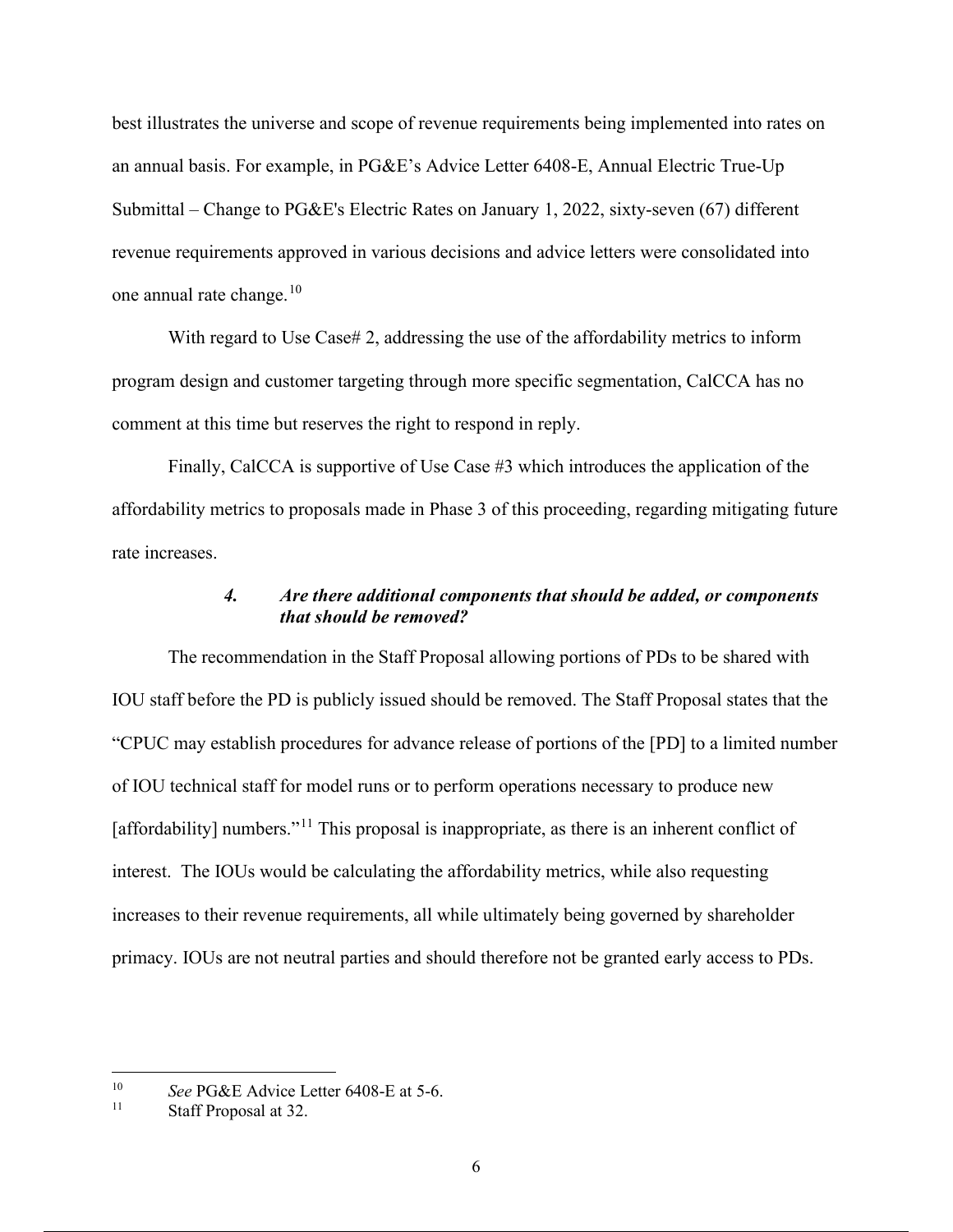IOUs should also not be relied upon as the Commission's resource for calculating the metrics. Instead of depending on IOU staff to produce affordability metrics, the Commission should develop the capabilities to produce affordability metrics itself or hire an independent third-party contractor to produce them. There is more than one situation in which having independent Commission capabilities to produce an affordability analysis is warranted. For example, a situation may arise in which a Commission's PD increases revenue requirements and the affordability metrics calculated earlier in the proceeding are no longer accurate. Another situation may arise where the Commission is proposing to order an action, such as expedited procurement or the development of a new program, that affects affordability. The Commission should be able to independently calculate the affordability metrics to accompany its proposed orders.

## *5. How and when should updates to the metrics be produced during (e.g., Motion to Adopt Settlement Agreement) and at the conclusion of the proceeding (e.g., Proposed Decision)?*

The Commission should modify Staff Proposal's requirement that the metrics be calculated at the conclusion of a proceeding (*i.e.*, the PD stage). The Staff Proposal states that significant changes to proposed revenue requirement resulting from a Settlement Agreement or a PD require updated affordability metric calculations and interpretation analysis.<sup>12</sup> While this is true, the Commission should require the affordability metrics to be updated as part of any Rulings leading up to the point at which a PD is drafted and mailed.

The Ruling stage of a proceeding is a more appropriate time to produce metrics because this is the time when the record in the proceeding is being developed and intervenors can analyze and respond to proposals from parties and Energy Division. At the time of a PD, the record has

<sup>12</sup> Staff Proposal at 5.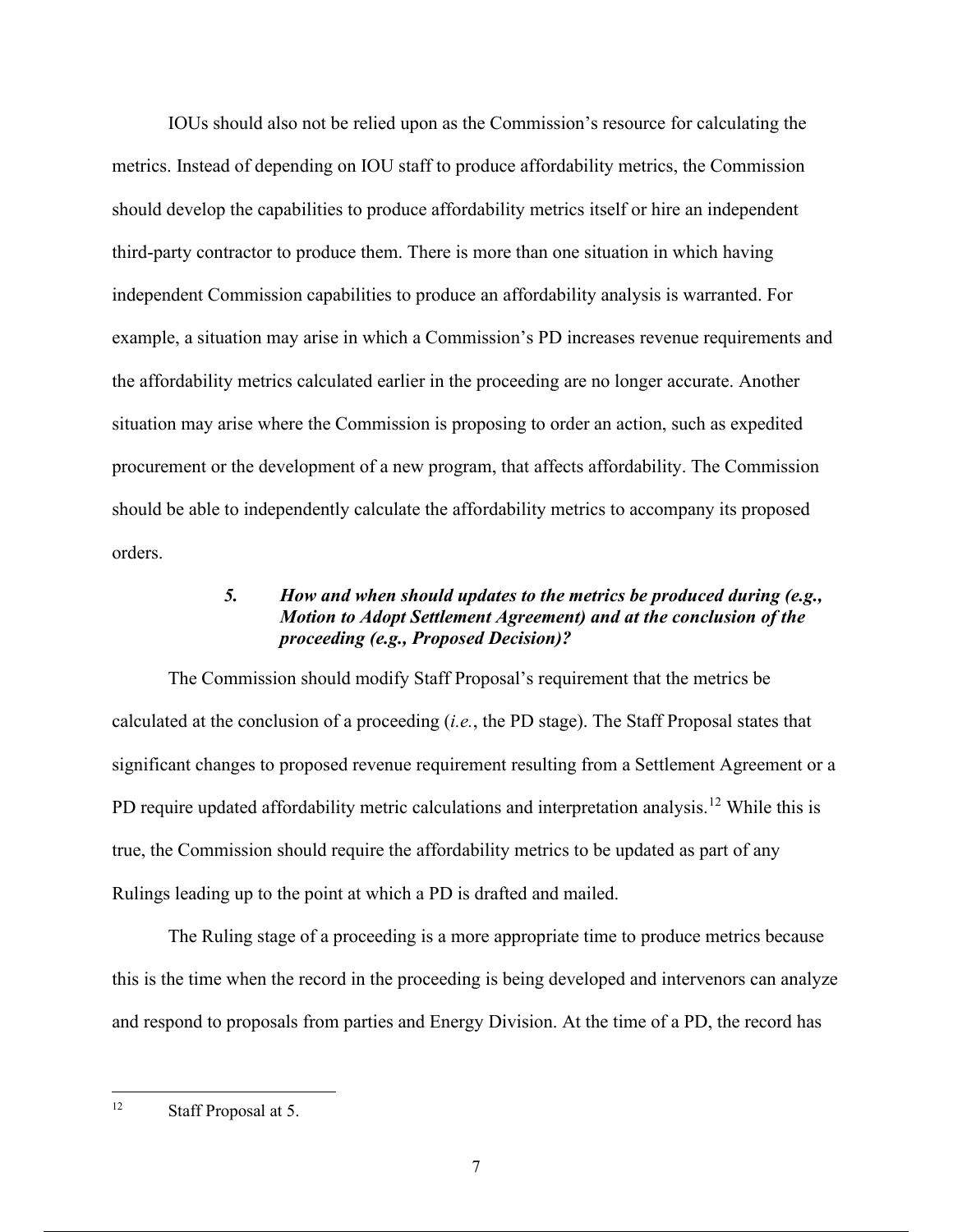already been developed. As stated in response to Question 3, above, affordability analysis is needed in more than just the GRC and ERRA proceedings, and ensuring that updates of affordability metrics occur at the proposal stage of a proceeding will ensure such metrics are truly part of the record that ultimately yields a PD.

Additionally, CalCCA supports the Staff Proposal recommendation to require that an affordability analysis accompany a Motion to Adopt Settlement. This will allow parties to file replies that are informed by the impact of the settlement on affordability.

#### *6. What other affordability analysis use cases, if any, are appropriate?*

Almost everything the Commission does affects affordability in California. Thus, additional use cases for affordability analysis are plentiful. In the near term, in addition to CalCCA's response to Question 3 (recommending application of the metrics for proceedings that order procurement or modify compliance costs), CalCCA recommends that the Commission also expand the application of affordability metrics to the Commission's Voting Meeting agendas. Given limited resources and the fact that the Commission is easing into the implementation of the metrics, expanding the use cases for the affordability analysis to the Commission's Voting Meetings is the quickest way to increase rate transparency. This proposal responds to the issue of how to make measurements of the affordability metrics publicly available and accessible, which has also been scoped into this Phase 2 of the proceeding.<sup>13</sup>

In order to incorporate the affordability metrics into the Voting Meeting agendas, CalCCA recommends that the Commission place a cover page on each Voting Meeting agenda that summarizes the cost impact of each of the items on the agenda and their impact on the Commission's three affordability metrics. The Commission would then be providing the metrics

<sup>&</sup>lt;sup>13</sup> Ruling at 2.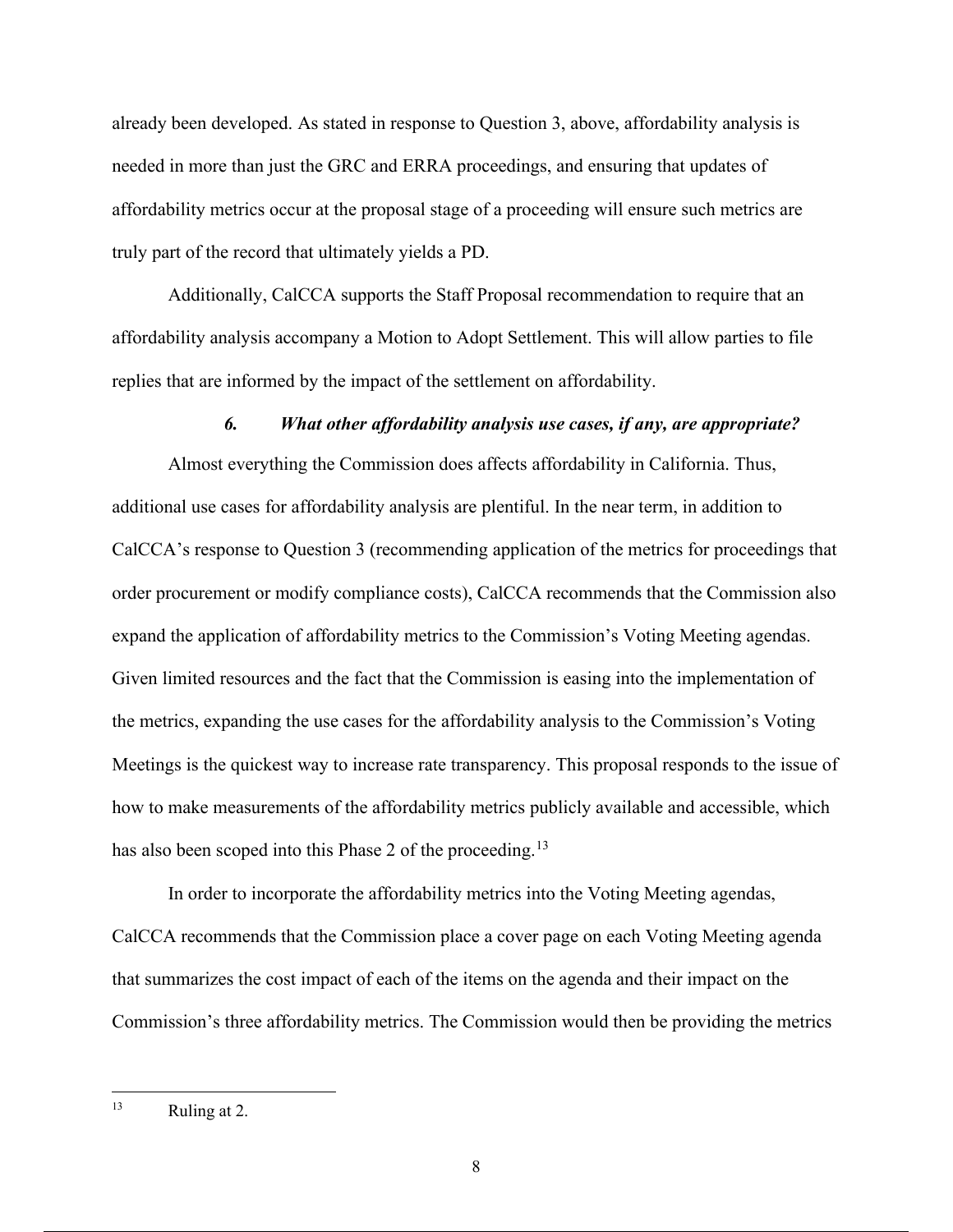to the public in an easily accessible place and facilitate an improvement in the public's understanding of how the Commission's actions affect rates in California. Currently, the agendas list "Estimated Cost" for each agenda item but do not provide any context for the cost, which makes it difficult for both decision makers and the public to understand the affordability implications of the matter being voted on. For this reason, CalCCA recommends that a cover page on the Commission's Voting Meeting agendas be adopted as an additional use case for the affordability analysis.

Alternatively, if there are resource constraints that prevent the affordability metrics from being summarized as part of the Voting Meeting agenda packet, the affordability metrics should be a required to be included as a cover page to each of the IOU's annual rate change advice letters. These advice letters provide the single annual filings that look at the full impact of Commission actions, directly before they are implemented into rates. Application of the affordability analysis in, for example, the annual electric true-up advice letter provides the best opportunity to measure affordability across all of the Commission's approved revenue requirements because it would summarize the impact of all the revenue requirements contained in the advice letter.